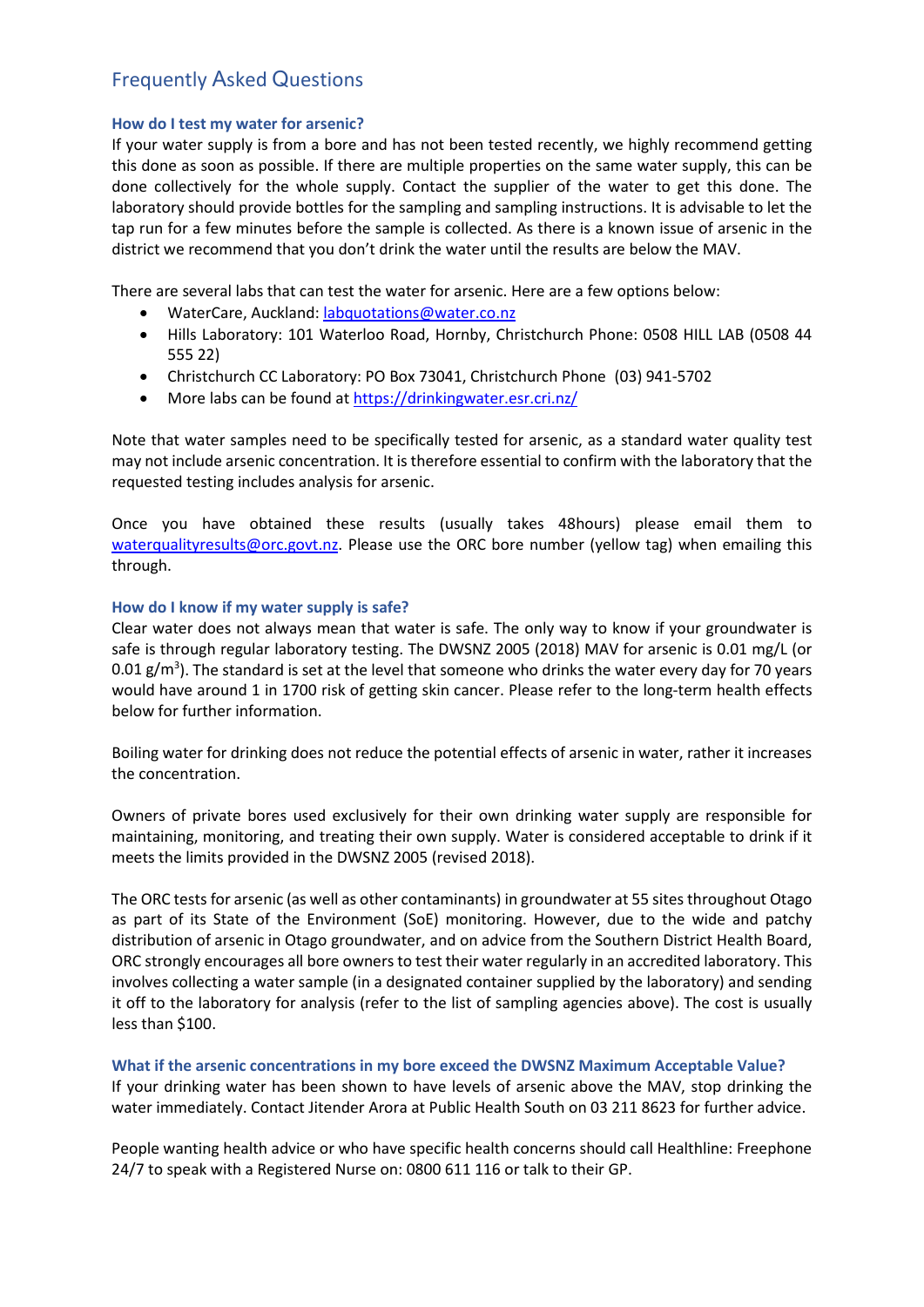## **How can arsenic affect your health?**

People can swallow small amounts of arsenic every day for a long time without any obvious health effects. Swallowing larger amounts of arsenic may be harmful to health.

- Swallowing moderate amounts of arsenic every day for many years may cause long-term health effects
- Swallowing a large amount of arsenic in a short period of time (such as hours or days) can cause arsenic poisoning

## **What are the long-term health effects of exposure to arsenic?**

If people swallow moderate amounts of arsenic every day for many years, possible long-term health effects may include:

- Skin changes, such as light and dark spots, and thickened skin on the palms, soles, and trunk of the body
- Damage to the heart, liver, kidney, nerves, blood, and blood vessels
- Cancers of the skin, lung, bladder, liver, kidney, and prostate.

These health effects have been seen in people who:

- Have higher than normal levels of arsenic in their drinking water for many years
- Have taken medicines containing arsenic for a long time
- Are exposed to arsenic at their workplace for a long time

Most studies show that long-term effects are most found in people who have high levels of arsenic in their drinking water.

Swallowing a large amount of arsenic in a short time can result in arsenic poisoning, causing severe health effects or even death. Large amounts of arsenic can irritate the stomach and intestines and may damage the heart, nerves, liver, and blood. Someone with arsenic poisoning may suffer from:

- Stomach pains, nausea (feeling sick), vomiting and diarrhoea (many runny bowel motions/poo)
- Extreme tiredness and bruising
- Abnormal heartbeat
- A 'pins and needles' feeling in the hands and feet

## **How does arsenic enter and leave the body?**

Arsenic commonly enters the body in food and water – most usually in food. It also enters the body when we swallow soil or dust. Arsenic in soil or dust is usually not as well absorbed by the body as arsenic in food or water. This is because arsenic is often held firmly inside the soil particles and is not as easily dissolved in the stomach.

Arsenic can also enter the body if we breathe in fine dust that contains arsenic. Arsenic is not absorbed very well through the skin.

Arsenic does not usually accumulate (build up) in the body. It leaves the body in different ways:

- The arsenic that we swallow but that is not absorbed leaves the body in the faeces (bowel motions/poo)
- Most of the arsenic absorbed by the body is passed out in urine (pee)
- Some of the arsenic is deposited inside the hair and nails and leaves the body as the hair and nails grow.

#### **What about bathing, swimming, and showering?**

Arsenic does not easily enter the body through the skin. Bathing, swimming, and showering with water that has levels as high as 0.500 mg/L (500 µg/L) is safe if you avoid swallowing the water.